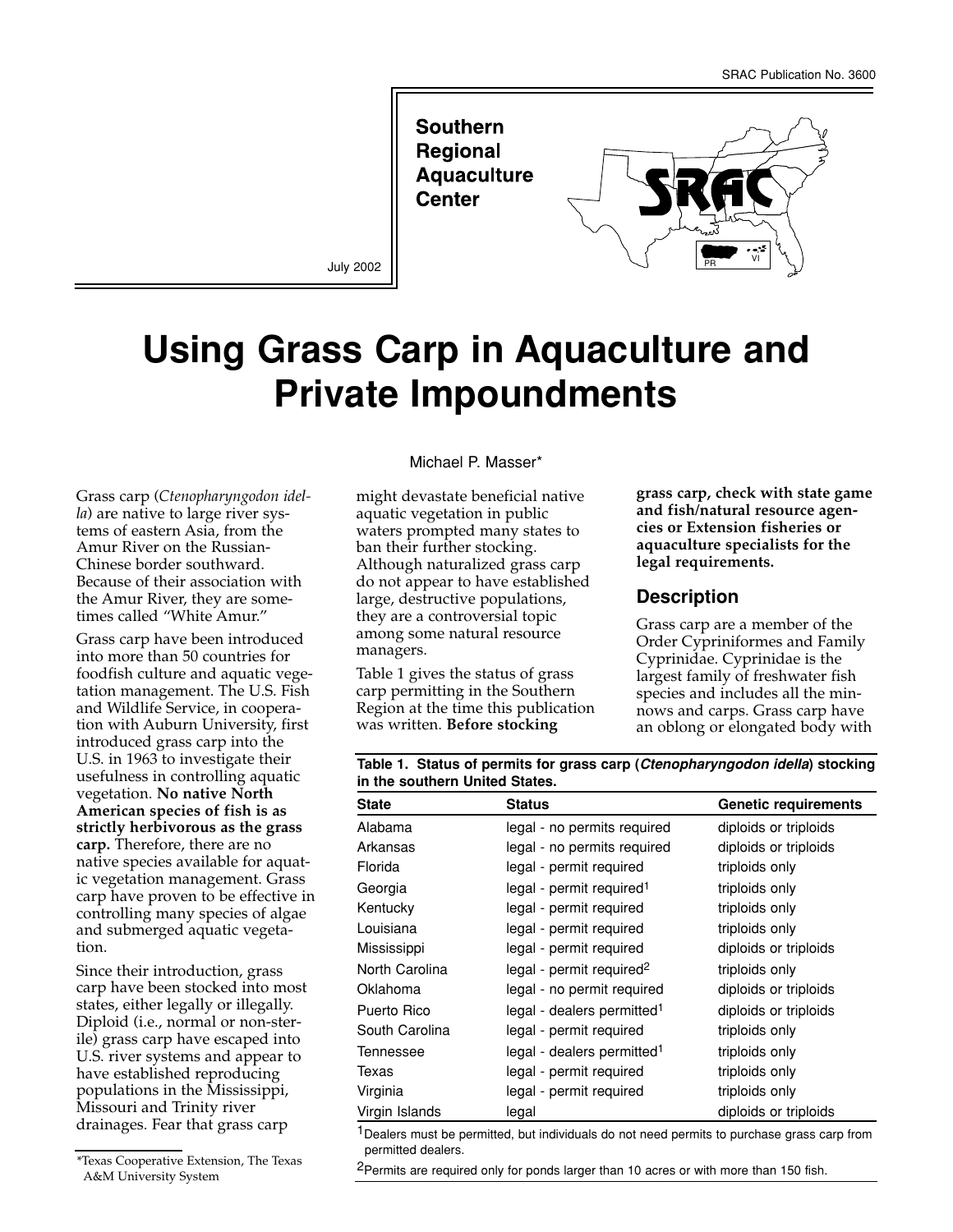relatively large scales; the head is broad and the belly rounded (Fig.1). The dorsal and anal fins are short with no spines and the caudal fin is deeply forked. Their jaws have simple lips with no teeth and they have no barbels (i.e., whiskers). Like other Cyprinidae, grass carp have pharyngeal teeth (i.e., in the throat). These pharyngeal teeth are in two rows and enable the grass carp to cut/shred the vegetation it consumes. Their flesh is white, firm and not oily, but the muscle mass contains "Y" bones. Grass carp flesh is considered a delicacy by many seafood enthusiasts.



*Figure 1. A grass carp.*

## **Diploid versus triploid**

Normal grass carp have 48 chromosomes. This is known as the diploid or 2N chromosome number. Sterile grass carp are produced in hatcheries by physically shocking the eggs immediately after fertilization either with temperature (hot or cold) or pressure. The resulting fish are triploids (3N) because each cell has an extra set of chromosomes. Triploids are infertile.

There appears to be no difference in vegetation preference between diploid and triploid grass carp. However, triploids consume only 90 percent of the amount diploids consume. Triploid grass carp also do not live as long as the diploids (10 to12 years versus 20+ years, respectively). All grass carp sold in the U.S. are from private hatcheries and have been artificially spawned using hormone injections, manual stripping of eggs

and sperm, and incubation of the eggs. Triploid grass carp are further manipulated by shocking the eggs to produce the triploid sterility. After fish reach 4 to 12 inches, blood cells from each fish are tested using a Coulter Counter™ to verify the triploid chromosome number. This increased handling and testing is the reason triploid fish usually cost two or three times as much as diploids.

## **Life history and plants controlled**

Grass carp spawn naturally only in rivers with high water flows and appropriate temperature. The water/current velocity must be sufficient to keep the semi-buoyant eggs suspended as they are carried downstream. If the eggs fall to the bottom, they will succumb to siltation and low dissolved oxygen. It is estimated that the eggs must remain suspended for 20 to 40 hours, which means that they may travel 30 to 110 miles (50 to 180 km), depending on water velocity, before hatching. **Therefore, grass carp cannot spawn in ponds.**

Fry and early juvenile grass carp are stocked into fertilized ponds where they initially feed on plankton and benthic invertebrates. At 1 inch in length, grass carp start feeding on macrophytes (nonmicroscopic plants) but can and do consume some animal foods throughout their lives.

Fingerling grass carp will consume insect larvae, other invertebrates, and even small numbers of fish fry, but only when desirable vegetation is unavailable. Several researchers suggest that the small amount of animal matter they consume probably is the result of ingesting epiphytic organisms associated with plants.

Research has shown that the size and type of vegetation are the factors that influence consumption rates the most. (Most of this research has been conducted on fingerlings and juveniles and not on adult fish.) Generally, grass carp prefer the soft, tender tips of young, growing plants and submerged vegetation. It is known

that grass carp consume literally hundreds of aquatic plant species. It is probably safe to say that if they are hungry and deprived of preferred vegetation, they will consume any plant material they can find, including terrestrial plants overhanging the water.

Young grass carp (less than 3 pounds) prefer soft vegetation and consume species such as duckweeds, filamentous algae and chara. **Any preference for filamentous algae appears to decrease with age.** The most preferred plants are succulent and low-fiber. As carp grow, more plant species and less succulent ones are added to the diet. Table 2 illustrates preference rates based on research carried out in tank studies of mostly juvenile grass carp. **It should be emphasized that even though grass carp will eat a particular plant they may not control that plant unless fish are stocked in sufficient numbers and preferable plants are not available.** It is not desirable for grass carp to completely remove all rooted vegetation because this may increase the turbidity associated with intense algal blooms.

Grass carp are fed commercial pelleted diets as juveniles in hatcheries, and they never seem to forget this. They will continue to consume pelleted diets throughout their lives. Pond owners often complain that grass carp consume fish food rather than the plants they were intended to control.

Grass carp grow rapidly under favorable conditions. Food consumption rates are influenced by temperature, age and size of fish, dissolved oxygen and plant species. Grass carp consume vegetation intermittently at temperatures as low as  $37 \text{°F}$  (3 °C). They eat steadily at 50 to 60 oF (10 to 16  $\degree$ C), with optimal consumption at temperatures between 70 and 86 oF (21 and 30 oC).

Consumption rates at optimal temperatures vary with fish size. The reason grass carp are so good at controlling aquatic vegetation is that they have a very short gut compared to other herbivores. This short gut decreases retention time (less than 8 hours) in the gut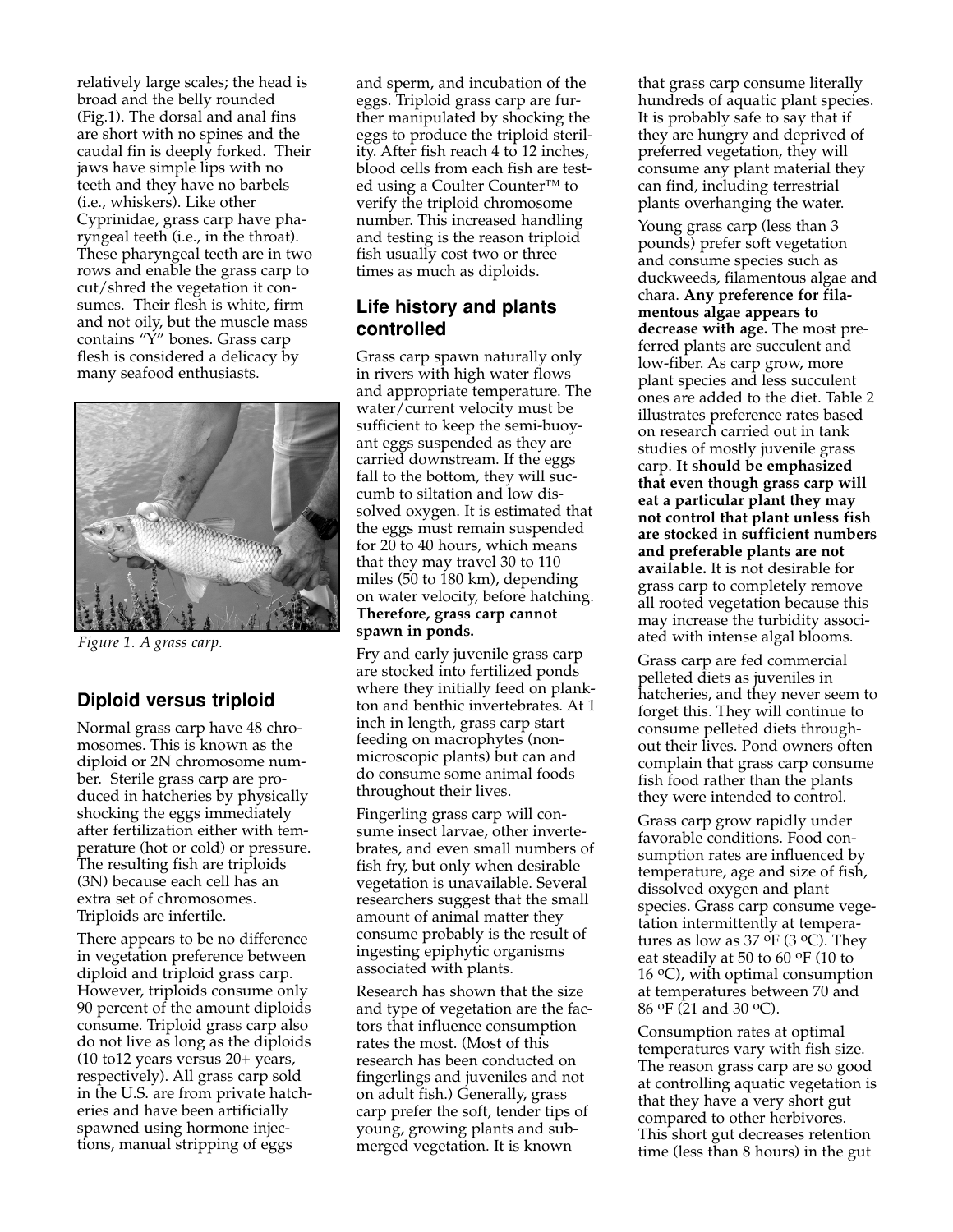and reduces digestive efficiency to only 60 or 70 percent. Because of this reduced efficiency, they eat more vegetation.

Research has shown that juveniles (2.4 to 6 inches, 6 to 15 cm) con-

#### **Table 2. Common aquatic plants consumed by grass carp.**

| Plant                          | Order of                |  |
|--------------------------------|-------------------------|--|
| common name                    | preference <sup>1</sup> |  |
| hydrilla                       | 1                       |  |
| chara (muskgrass)              | 2                       |  |
| pondweeds                      |                         |  |
| (Potamogetan)                  | 3                       |  |
| bushy pondweed                 |                         |  |
| (Southern naiad)               | 4<br>5                  |  |
| elodea<br>watermeal            | 6                       |  |
| duckweeds                      | 7                       |  |
| water-fern                     |                         |  |
| (Azolla)                       | 7                       |  |
| coontail                       | 8                       |  |
| hygrophila                     | 9                       |  |
| cattail <sup>2</sup>           | 10                      |  |
| torpedograss                   | 10                      |  |
| salvinia                       | 10                      |  |
| water-aloe                     |                         |  |
| (Stratiotes)                   | 11                      |  |
| watercress                     | 12                      |  |
| torpedograss                   | 13                      |  |
| Eurasian watermilfoil          | 14                      |  |
| eel grass (Vallisneria)        | 15                      |  |
| maidencane <sup>2</sup>        |                         |  |
| (Panicum)                      | 16                      |  |
| parrot feather                 | 16                      |  |
| know grass<br>(Paspalum)       | 17                      |  |
| water hyacinth                 | 17                      |  |
| giant bulrush <sup>2</sup>     | 18                      |  |
| water lettuce                  | 18                      |  |
| soft-stem bulrush <sup>2</sup> | 19                      |  |
| water lilies                   | 19                      |  |

<sup>1</sup> Adapted from "Grass Carp - A Fish for Biological Management of Hydrilla and Other Aquatic Weeds in Florida" by David L. Sutton and Vernon V. Vandiver, Jr., University of Florida IFAS, Bulletin 867; and from "Managing Aquatic Vegetation With Grass Carp - A Guide For Water Resource Managers" edited by John R. Cassani, American Fisheries Society, Bethesda, Maryland. Some plants have the same number, which means grass carp like them equally.

<sup>2</sup>Young, succulent, underwater shoots are preferred.

sume 6 to10 percent of their body weight in vegetation each day (wet weight basis). As fish grow, the consumption rate increases. Fish weighing 2 to 2.5 pounds (1 to 1.2 kg) can consume more than their body weight each day (in some cases 300 percent). Larger fish can consume up to their body weight per day under ideal conditions. Reportedly, fish larger than 10 pounds eat only 20 to 30 percent of their body weight. Obviously, at these consumption rates grass carp can quickly reduce vegetation if stocked in proper numbers, in good quality water, and at optimum temperature.

The water quality needs of grass carp are similar to those of most other warmwater fish. Consumption is best at dissolved oxygen concentrations higher than 4 mg/L (ppm); consumption appears to stop at dissolved oxygen concentrations below 3 mg/L. Grass carp can tolerate moderate salinity but eat less as salinity increases from 1.3 to 9 parts per thousand (ppt). They stop eating if salinity reaches 12 ppt. Prolonged exposure to 9 to 10 ppt salinity is lethal, but they can survive for short periods at even higher salinity.

### **Stocking rates**

Stocking rates should be based on grass carp vegetation preferences and the biomass of plants in a pond. Many submerged plants can have a very high biomass, partly because they are 90 to 95 percent water. Species such as hydrilla, southern naiad, chara, elodea and coontail can have a total wet biomass of more than 10 tons per acre.

Filamentous algae are often a problem in fry and fingerling ponds, making it difficult or impossible to harvest the fish. This is particularly true in the spring of the year. Larger numbers of small grass carp are needed to control filamentous algae than many other plant species because filamentous algae is not a favored food and it develops in the late winter when water temperatures are cool and grass carp consumption is correspondingly low. Some species of algae, such as *Pithophora*, are particularly unpalatable. In one 5-acre catfish fingerling pond choked with *Pithophora*, 200 3- to 5-inch grass carp per acre (1,000 total) were required to control the problem. In 2 weeks the producer was able to seine and remove the catfish and recover the grass carp, which had grown to 8 inches. Obviously this was an extreme case, but it illustrates how water temperature and vegetation preference must be taken into consideration.

Table 3 gives stocking rate recommendations. It is best to stock grass carp during cool weather, as they do not handle well at temperatures above 75 oF (24 oC).

**Often managers stock too few fish to control the problem.** If grass carp are over-stocked they simply have little to eat and do not grow. They will then consume pelleted feed if it is available. It is usually better to overstock than to understock.

While grass carp live many years, their effectiveness for vegetation control decreases significantly after 5 to 7 years. At this age their growth rate and food consumption slow. **Ponds usually need to be restocked with grass carp every 5 to 7 years; or, each year 20 percent of the original number can be restocked to offset mortality** (especially with triploids).

In new or renovated ponds, three to five grass carp per surface acre can be stocked to prevent submerged aquatic vegetation from becoming established. This usually prevents submerged aquatic weeds for 5 to 7 years.

### **Preventing escape**

Because grass carp are natural inhabitants of rivers, they readily escape ponds that overflow. A flow of only a couple of inches will allow even large grass carp to escape. Therefore, many states recommend, or even mandate, that barriers be placed across emergency spillways (i.e. canals, culverts, etc.) before grass carp can be stocked into ponds.